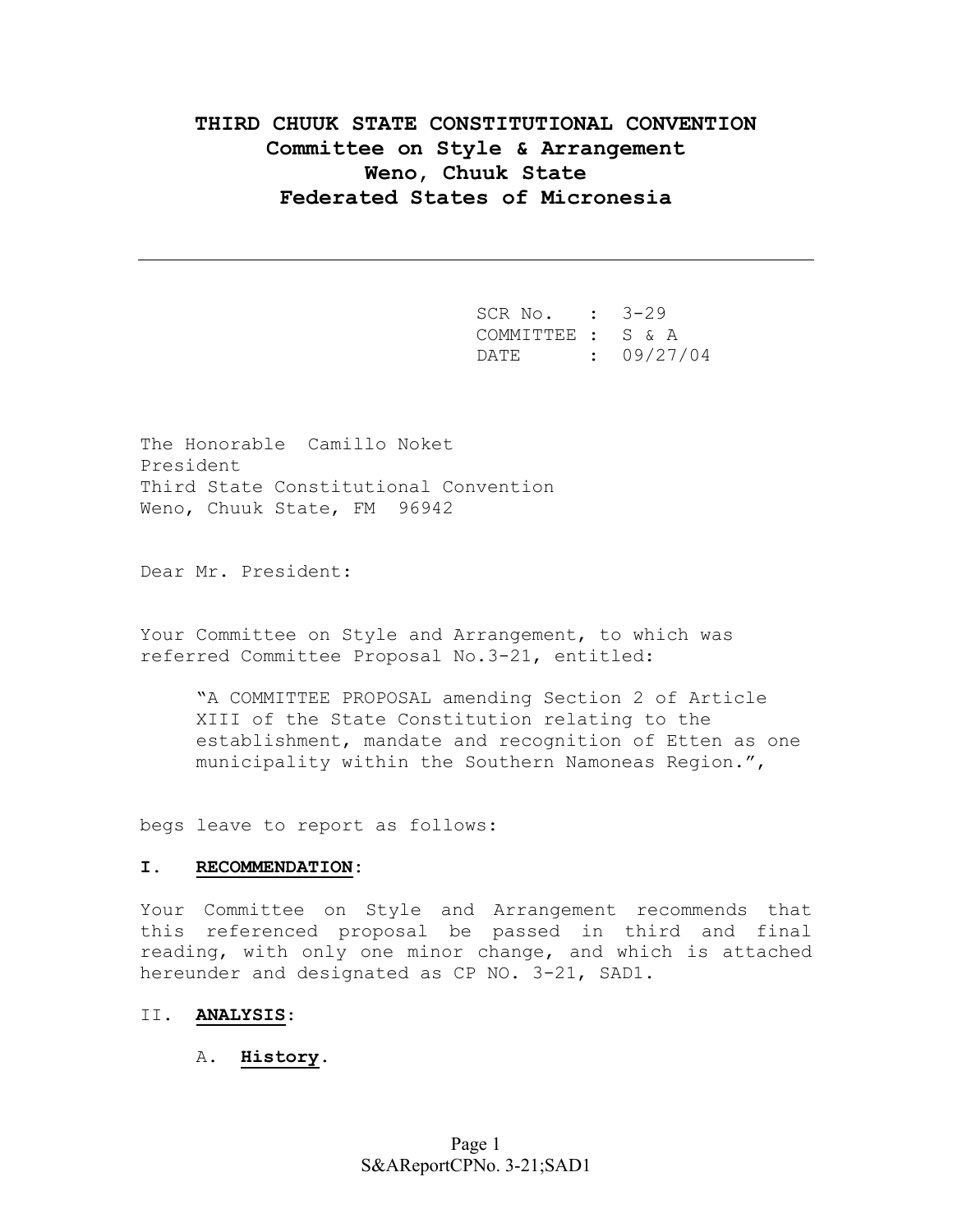This committee proposal was originally Delegate Proposal No. 3-79, for the purpose of recognizing Etten as a municipality in the Southern Namoneas Region of the State. If passed, the number of municipalities in the state would be increased from 40 to 41.

# B. **Findings**.

Your Committee is comfortable with the way the subject proposal is being structured and has no further changes to make, except an omission (Piis-Panewu), which was not included in the original version, and with that being part of the action, your Committee is happy to conclude its work as appeared below.

C. Amendment.

The only change being made is shown on the attached Committee Draft One, which is being designated as Committee Proposal No. 3-21;SAD1.

# III. **CONCLUSION**.

Your Committee recommends passage on third and final reading of Committee Proposal No. 3-21;SAD1 as its entire action on the referenced proposal. It is also recommended that this report be adopted, as well.

Respectfully submitted,

# **STYLE & ARRANGEMENT COMMITTEE:**

Del. Minoru Mori, Chairman Del. Julio Raymond, V. Chairman

Chrmn. Peter Sitan, Member COW Chrmn. Jack Fritz, Member

 $\_$  , and the set of the set of the set of the set of the set of the set of the set of the set of the set of the set of the set of the set of the set of the set of the set of the set of the set of the set of the set of th